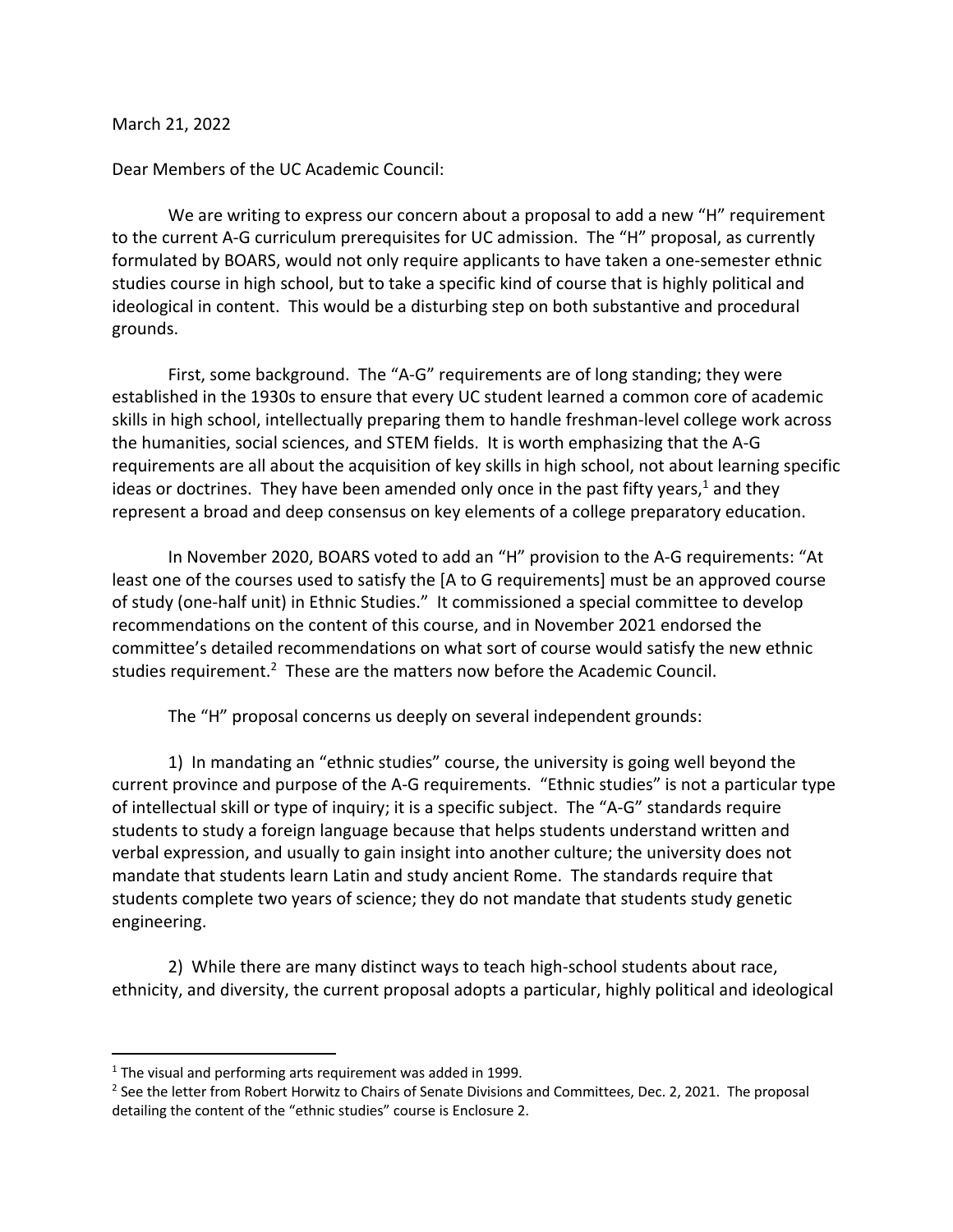formulation. To give some brief excerpts, courses that satisfy the requirement should "create<sup>3</sup> and honor anti-colonial and liberatory movements that struggle for social justice on global and local levels… Engage in the critical study of struggles, locally and globally, against systems and ideas that attempt to divide and conquer people…Critique histories of imperialism, dehumanization, and genocide to expose how they are connected to present-day ideologies, systems and dominant cultures that perpetuate racial violence, white supremacy, and other forms of oppression." These go far beyond mandating training in certain types of intellectual skills – or even mandating the study of a specific subject. This smacks instead of an attempt to teach students a particular take on a range of highly controversial issues. It would entangle the university in the sorts of political and ideological disputes over ethnic course content that are currently roiling many school districts across the state and the nation.

3) The process that generated the current proposal is troubling on several grounds. The special committee BOARS created to develop course criteria for the ethnic-studies requirement was not diverse, either politically, ideologically, or in area of substantive expertise; instead, it was stacked with advisors, lecturers, and faculty friendly toward a particular and narrow approach to ethnic studies. Indeed, some of those involved in developing the proposal appear to have had a conflict of interest, since school districts around the state and nation are currently retaining many "experts" in the field, at exorbitant consulting rates, to develop their ethnic studies curricula. Persuading the university to mandate a particular vision of these curricula could plausibly generate large financial windfalls for these participants.

At the October 2021 meeting that first considered the course criteria, BOARS members raised some serious concerns, according to the released minutes. "Several found some of the language to be inaccessible, even though it is standard in the discipline. Others found the tone of the proposal to be problematic. The absence of external standards used as benchmarks and backstops in other fields, such as Common Core for English and math or Next Generation Science Standards for science and engineering, means UC is creating course criteria and guidelines independent of an established roadmap for high school curriculum design. External political and social pressures increase the risk for misunderstandings. Other concerns included the impact to non-resident applicants who may be unable to fulfill the new requirement." In other words, several members raised concerns that echo some of our own. However, at the November 2021 meeting, BOARS approved the recommendations – but has still not released any minutes from that meeting. We therefore know nothing about how BOARS resolved these serious issues, and the lack of transparency on such important issues is very troubling.

In general, this entire process has operated "under the radar" so far as general faculty awareness is concerned. We believe that such a fundamental and controversial step needs to solicit broad faculty input and should only move forward with substantial consensus about a particular approach.

<sup>&</sup>lt;sup>3</sup> The implication of this wording is that acceptable courses should themselves lead to the formation of new 'social justice' movements.